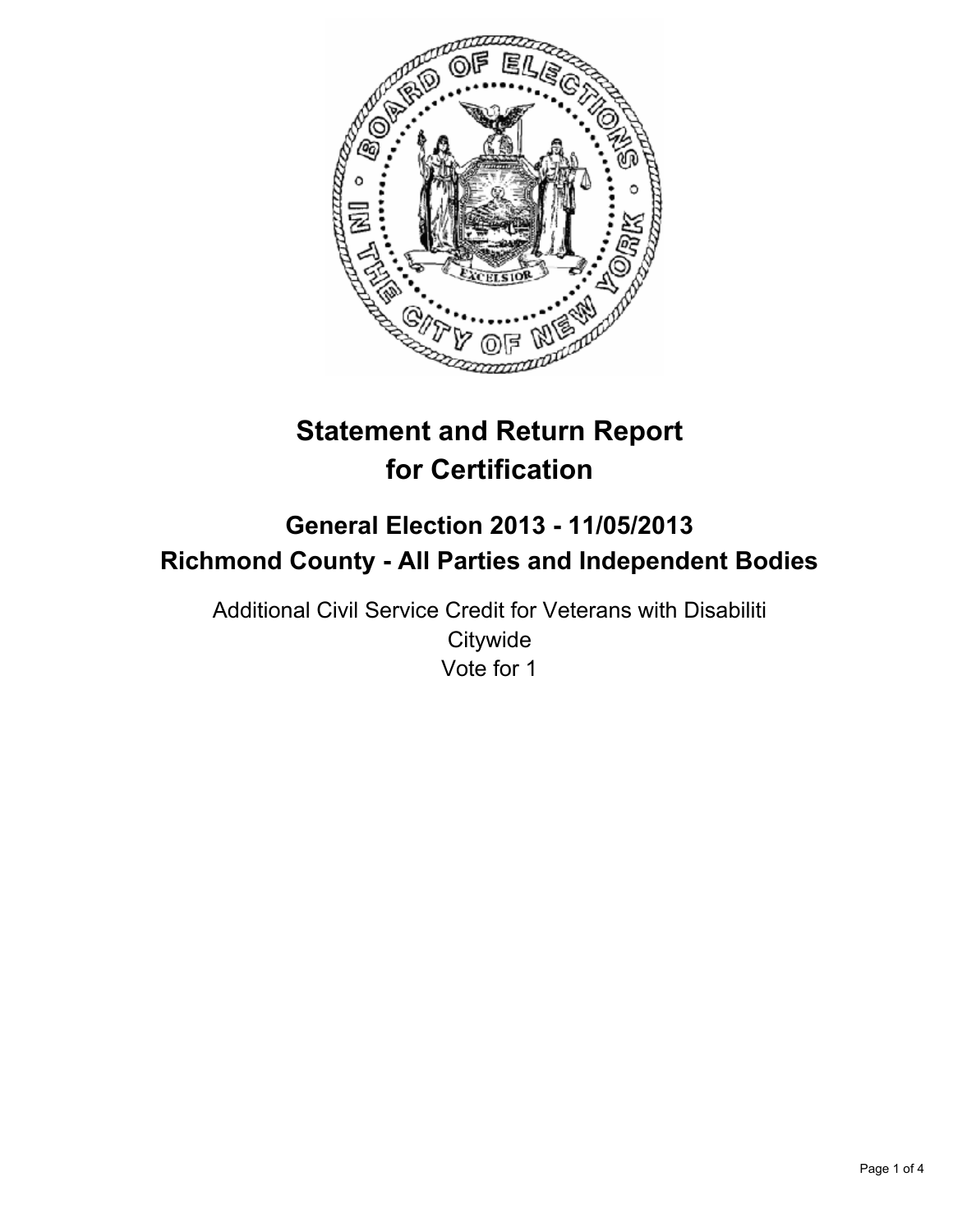

### **Assembly District 61**

| <b>PUBLIC COUNTER</b>                                    | 18,075 |
|----------------------------------------------------------|--------|
| <b>EMERGENCY</b>                                         | 0      |
| ABSENTEE/MILITARY                                        | 988    |
| <b>FEDERAL</b>                                           | 0      |
| <b>SPECIAL PRESIDENTIAL</b>                              | 0      |
| AFFIDAVIT                                                | 160    |
| <b>Total Ballots</b>                                     | 19,223 |
| Less - Inapplicable Federal/Special Presidential Ballots | 0      |
| <b>Total Applicable Ballots</b>                          | 19,223 |
| <b>YES</b>                                               | 12,851 |
| <b>NO</b>                                                | 2,002  |
| <b>Total Votes</b>                                       | 14,853 |
| Unrecorded                                               | 4,370  |

#### **Assembly District 62**

| PUBLIC COUNTER                                           | 21,122 |
|----------------------------------------------------------|--------|
| <b>EMERGENCY</b>                                         | 2      |
| ABSENTEE/MILITARY                                        | 762    |
| <b>FEDERAL</b>                                           | 0      |
| <b>SPECIAL PRESIDENTIAL</b>                              | 0      |
| AFFIDAVIT                                                | 107    |
| <b>Total Ballots</b>                                     | 21,993 |
| Less - Inapplicable Federal/Special Presidential Ballots | 0      |
| <b>Total Applicable Ballots</b>                          | 21,993 |
| <b>YES</b>                                               | 15,438 |
| <b>NO</b>                                                | 2,896  |
| <b>Total Votes</b>                                       | 18,334 |
| Unrecorded                                               | 3,659  |

#### **Assembly District 63**

| <b>PUBLIC COUNTER</b>                                    | 18,664 |
|----------------------------------------------------------|--------|
| <b>EMERGENCY</b>                                         | 3      |
| ABSENTEE/MILITARY                                        | 937    |
| <b>FEDERAL</b>                                           | 0      |
| SPECIAL PRESIDENTIAL                                     | 0      |
| <b>AFFIDAVIT</b>                                         | 101    |
| <b>Total Ballots</b>                                     | 19,705 |
| Less - Inapplicable Federal/Special Presidential Ballots | 0      |
| <b>Total Applicable Ballots</b>                          | 19,705 |
| <b>YES</b>                                               | 13,095 |
| <b>NO</b>                                                | 2,433  |
| <b>Total Votes</b>                                       | 15,528 |
| Unrecorded                                               | 4,177  |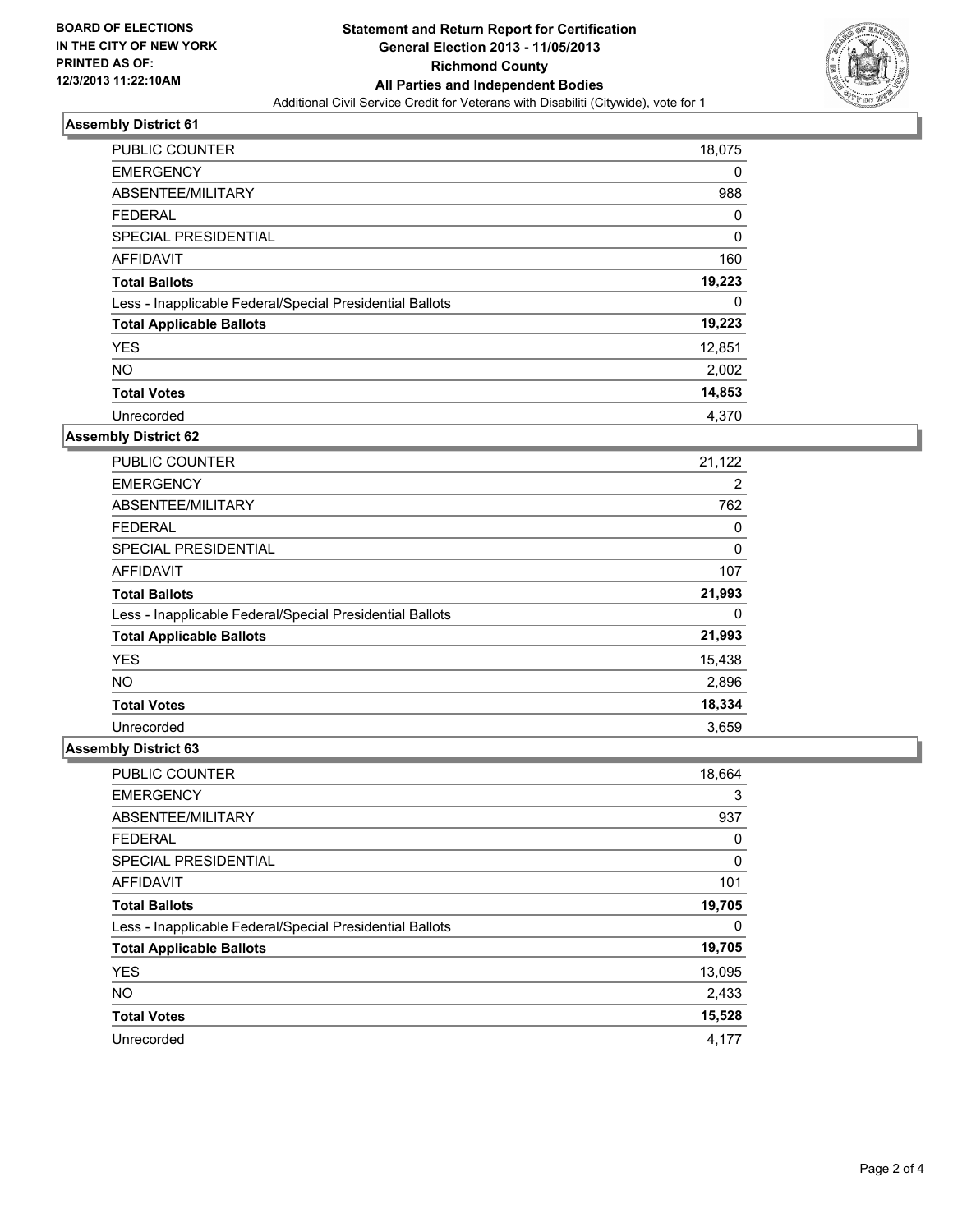

### **Assembly District 64**

| PUBLIC COUNTER                                           | 14,258 |
|----------------------------------------------------------|--------|
| <b>EMERGENCY</b>                                         | 2      |
| ABSENTEE/MILITARY                                        | 755    |
| <b>FEDERAL</b>                                           | 0      |
| <b>SPECIAL PRESIDENTIAL</b>                              | 0      |
| <b>AFFIDAVIT</b>                                         | 79     |
| <b>Total Ballots</b>                                     | 15,094 |
| Less - Inapplicable Federal/Special Presidential Ballots | 0      |
| <b>Total Applicable Ballots</b>                          | 15,094 |
| <b>YES</b>                                               | 10,116 |
| NO.                                                      | 1,861  |
| <b>Total Votes</b>                                       | 11,977 |
| Unrecorded                                               | 3,117  |